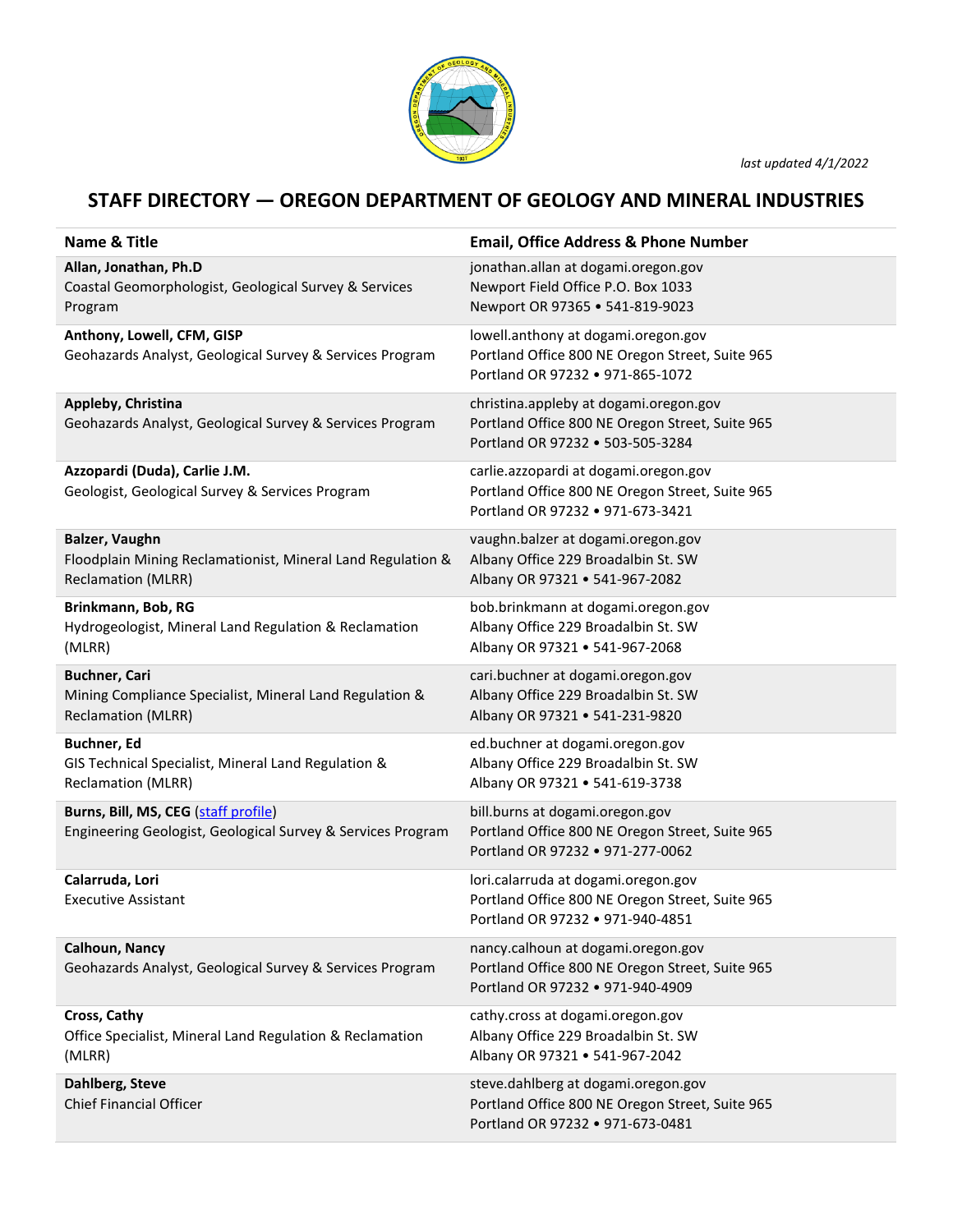| Day-Stirrat, Ruarri J., Ph.D. P.G.                                                  | ruarri.day-stirrat at dogami.oregon.gov                                                                                            |
|-------------------------------------------------------------------------------------|------------------------------------------------------------------------------------------------------------------------------------|
| <b>Executive Director</b>                                                           | Portland Office 800 NE Oregon Street, Suite 965                                                                                    |
| <b>State Geologist</b>                                                              | Portland OR 97232 . 971-610-8968                                                                                                   |
| Franczyk, Jon J.<br>Geospatial Analyst, Geological Survey & Services Program        | jon.j.franczyk at dogami.oregon.gov<br>Portland Office 800 NE Oregon Street, Suite 965<br>Portland OR 97232 . 971-673-3414         |
| Gabel, Laura Stimely, RG                                                            | laura.gabel at dogami.oregon.gov                                                                                                   |
| Coastal Field Geologist, Geological Survey & Services                               | Newport Field Office P.O. Box 1033                                                                                                 |
| Program                                                                             | Newport OR 97365 . 971-413-0624                                                                                                    |
| Hairston-Porter, Robert<br>Geospatial Analyst, Geological Survey & Services Program | robert.hairston-porter at dogami.oregon.gov<br>Portland Office 800 NE Oregon Street, Suite 965<br>Portland OR 97232 . 971-673-3419 |
| Johnson, Becky                                                                      | becky.johnson at dogami.oregon.gov                                                                                                 |
| Office Operations Assistant, Mineral Land Regulation &                              | Albany Office 229 Broadalbin St. SW                                                                                                |
| <b>Reclamation (MLRR)</b>                                                           | Albany OR 97321 . 541-967-2083                                                                                                     |
| Lewis, Sarah, RG                                                                    | sarah.lewis at dogami.oregon.gov                                                                                                   |
| Program Manager, Mineral Land Regulation & Reclamation                              | Albany Office 229 Broadalbin St. SW                                                                                                |
| (MLRR)                                                                              | Albany OR 97321 . 541-967-2053                                                                                                     |
| Lofton, ReNeea                                                                      | reneea.lofton at dogami.oregon.gov                                                                                                 |
| Permit Coordinator, Mineral Land Regulation & Reclamation                           | Albany Office 229 Broadalbin St. SW                                                                                                |
| (MLRR)                                                                              | Albany OR 97321 . 541-967-2040                                                                                                     |
| Lopez, Alex, RG, MSW<br><b>Public Affairs Coordinator</b>                           | alex.lopez at dogami.oregon.gov<br>Portland Office 800 NE Oregon Street, Suite 965<br>Portland OR 97232 . 971-673-1535             |
| Lulich, Jeff                                                                        | jeff.lulich at dogami.oregon.gov                                                                                                   |
| Reclamationist / Mining Geologist, Mineral Land Regulation                          | Albany Office 229 Broadalbin St. SW                                                                                                |
| & Reclamation (MLRR)                                                                | Albany OR 97321 . 541-967-2149                                                                                                     |
| McClaughry, Jason, RG (staff profile)                                               | jason.mcclaughry at dogami.oregon.gov                                                                                              |
| Interim Program Manager, Eastern Oregon Regional                                    | Baker City Field Office, Baker County Courthouse                                                                                   |
| Geologist, Geological Survey & Services Program                                     | 1995 3rd St., Ste. 130, Baker City, OR 97814 . 541-519-3419                                                                        |
| O'Brien, Fletcher<br>Geospatial Analyst, Geological Survey & Services Program       | fletcher.obrien at dogami.oregon.gov<br>Portland Office 800 NE Oregon Street, Suite 965<br>Portland OR 97232 . 503-505-0857        |
| Petcov, Emil<br><b>Fiscal Analyst</b>                                               | emil.petcov at dogami.oregon.gov<br>Portland Office 800 NE Oregon Street, Suite 965<br>Portland OR 97232 . 971- 420-7928           |
| <b>Priest, Zee SR</b><br>Procurement & Contract Specialist                          | zee.sr.priest at dogami.oregon.gov<br>Portland Office 800 NE Oregon Street, Suite 965<br>Portland OR 97232 . 971- 673-1545         |
| Reinhart, Lisa                                                                      | lisa.reinhart at dogami.oregon.gov                                                                                                 |
| Water Quality Reclamationist, Mineral Land Regulation &                             | Albany Office 229 Broadalbin St. SW                                                                                                |
| <b>Reclamation (MLRR)</b>                                                           | Albany OR 97321 . 541-967-2051                                                                                                     |
| Rempel, Allan J.<br><b>Grant Accountant</b>                                         | allan.j.rempel at dogami.oregon.gov<br>Portland Office 800 NE Oregon Street, Suite 965<br>Portland OR 97232 . 971- 673-1548        |